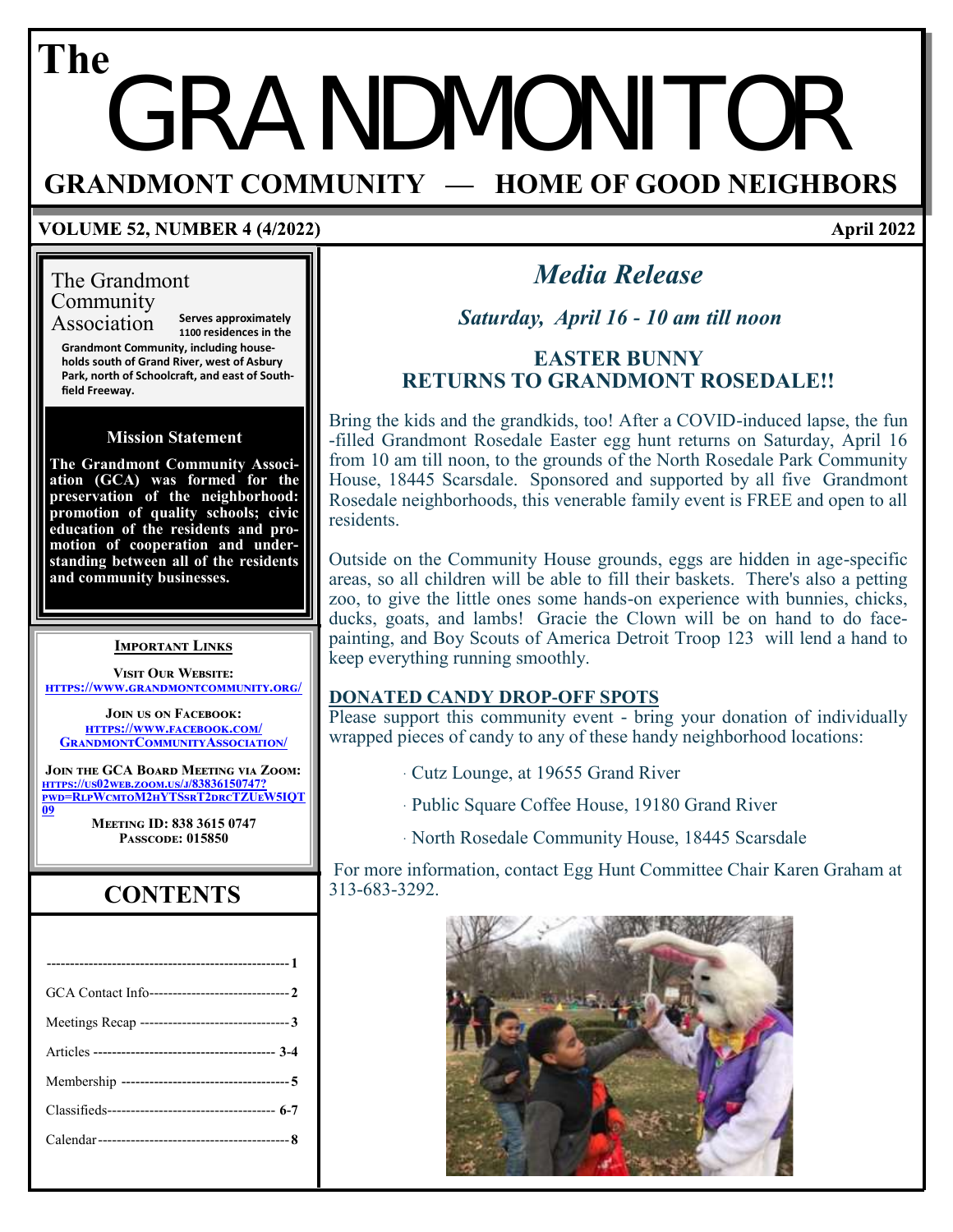## GRANDMONT BOARD OF DIRECTORS

### 2021-2023

Larissa Richardson President (2023)

Cora Duncan-Foster Vice-President (2022)

Robert Patterson Treasurer (2022)

Samantha Bonaparte Secretary (2023)

Krystal Thurmond Member (2023)

Joyce Tatum Member (2023)

Edward Smith Member (2022)

Josh Engel Member (2022)

Ethel Smith Member (2022)

Diane Patterson Member (2022)

313-614-4910 Larissaa.carr@gmail.com

313-273-7914 cora4grandmont@gmail.com

313-836-3736 dnrgrandmont@sbcglobal.net

414-708-9704 samantha.a.bonaparte@gmail.com

> 313-300-3760 [kthurmond0108@gmail.com](mailto:kthurmond0108@gmail.com)

810-447-8044 joycetatum12@iCloud.com

313-273-7885 [esmith@grandmontcommunity.org](mailto:esmith@grandmontcommunity.org)

> 313-407-2626 [josh@jdengle.com](mailto:josh@jdengle.com)

> > 313-864-3666

ethelsmith824@gmail.com 313-836-3736 patterson111@sbcglobal.net

#### GCA COMMITTEE CHAIRPERSONS

| Art Fair              | Jomo King             | 313-587-6208 |                                                              | 5. To report crime anonymously, call 1-800-<br>SPEAK-UP (1-800-733-2587)                |
|-----------------------|-----------------------|--------------|--------------------------------------------------------------|-----------------------------------------------------------------------------------------|
| By-Laws               | Lorenzo Blount        | 313-522-8088 | <b>Auto-theft Tips</b>                                       | Text "TIP411" (847411) or<br>Call 800-242-HEAT (4238)                                   |
| Beautification        | Larissa Richardson    | 313-614-4910 | <b>Narcotic Tips</b>                                         | Call 313-224-DOPE (3673)                                                                |
| Code/Violations       | Harrison Duke, III    | 313-837-4913 | <b>Gun Activity</b>                                          | 1-800-AFT-GUNS (800-283-4867)                                                           |
| Co-Chairs             | Jerry Webb            | 313-721-8651 | <b>Poison Control</b>                                        | 1-800-222-1222                                                                          |
| Environmental         | Harrison Duke, III    | 313-837-4913 | <b>Animal Care &amp; Control Hotline</b>                     | 313-922-DOGS(3647)<br>Staff hours 7 days a week 10:30am-<br>3:30pm-Call center till 7PM |
| Finance               | Mark Janusch          | 313-835-7369 | <b>D1 Animal Control Investigator</b>                        | 313-590-7509                                                                            |
| Garden Club           | Larissa Richardson    | 313-614-4910 | <b>Ameer Clark</b>                                           |                                                                                         |
| <b>GRDC</b>           | Jomo King             | 313-587-6208 | <b>Dept of Public Works</b><br><b>Bulk/Recycle Drop-off</b>  | Southfield Yard, 12255 Southfield Svc. Dr.<br>Mon-Sat, 8:30-4 (closed daily 12:30-1:30) |
| GRDC/Historian        | Kevin Johnson         | 313-549-7387 | <b>8th Precinct Police</b><br><b>District</b>                | 21555 W. McNichols Rd., 313-596-5800<br>NPO Shawn Childrey, 313-590-5199                |
| GRDC/Membership Chair | Charlotte Wright      | 313-247-4404 |                                                              | childreys693@detroitmi.gov<br><b>Detective Detrick Mott - Shots Spotter</b>             |
| Radio Patrol          | Joyce Tatum           | 810-447-8044 |                                                              | mott843@detroitmi.gov<br>Marcia Mercado - Domestic Violence Advo-<br>cacy,              |
| Ramsay Park           | <b>Edward Smith</b>   | 313-273-7885 |                                                              | marciaamus@gmail.com                                                                    |
| Rippling Hope         | Cora A. Duncan-Foster | 313-273-7914 | <b>City Councilman</b><br><b>James Tate</b>                  | 313-224-1027<br>councilmembertate@detroitmi.gov                                         |
| Safety/Security       | Joyce Tatum           | 810-447-8044 | <b>District 1 Business Liaison</b><br><b>Tenecia Johnson</b> | 313-460-0775                                                                            |
| Scholarship           | Cora A. Duncan-Foster | 313-273-7914 |                                                              | tiohnson@degc.org                                                                       |
| Social Media          | Samantha Bonaparte    | 414-708-9704 | <b>District 1 Deputy Manager</b><br><b>Kya Robertson</b>     | 313-236-3473<br>robertsonkya@detroitmi.gov                                              |
| Social Planning       | Krystal Thurmond      | 313-300-3760 | <b>District 1 Manager</b><br>Karla Williamson                | 313-236-3484<br>williamsonk@detroitmi.gov                                               |
| Street/Block Capts.   | Jibreel Tatum         | 810-447-8044 | <b>Water and Sewer</b>                                       | 313-267-8000                                                                            |
| Vacant Property       | Diane Patterson       | 313-836-3736 | <b>DTE</b> Energy                                            | 1-800-482-8720 (Mon-Fri, 8 AM-6 PM)                                                     |
| Youth and Education   | Jenise Collins        | 313-473-9603 | <b>Ramsay Park Police</b><br>(Not in force until April)      | 313-596-2186 (office)<br>734-931-0846 (cell)                                            |

THE GRANDMONITOR STAFF: Volunteer Editor: Sandra Rideaux-Miller 313-451-2553 smiller@grandmontcommunity.org All advertising inquiries should be directed to: Advertising: Phil Foster philipfoster@sbcglobal.net 313-273-7914 Distribution: Jibreel Tatum 810-447-8044 Webmaster: Vacant Printer: John P. Martin Spartan Forms Inc. johnspartan@sbcglobal.net 313-278-6960 Material to be published must be delivered to the editor via email to [Smiller@grandmontcommunity.org n](mailto:smiller@grandmontcommunity.org)o later than the **12th of each month** for inclusion in the next month's issue.

\*Grandmonitor staff reserves the right to edit content.

**Crime Reporting 1. Call 9-1-1 for crimes in progress**

#### IMPORTANT NUMBERS

**-emergency line**

**Tatum, (810) 447-8044**

**[erts@googlegroups.com](mailto:Grandmontcommunitycrimealerts@googlegroups.com)**

**2. Otherwise call 313-267-4600, the DPD non**

**3. Contact the GCA Security Chair, Joyce** 

**4. To inform the community about suspicious people, vehicles or activity, send an email to [Grandmontcommunitycrimeal-](mailto:Grandmontcommunitycrimealerts@googlegroups.com)**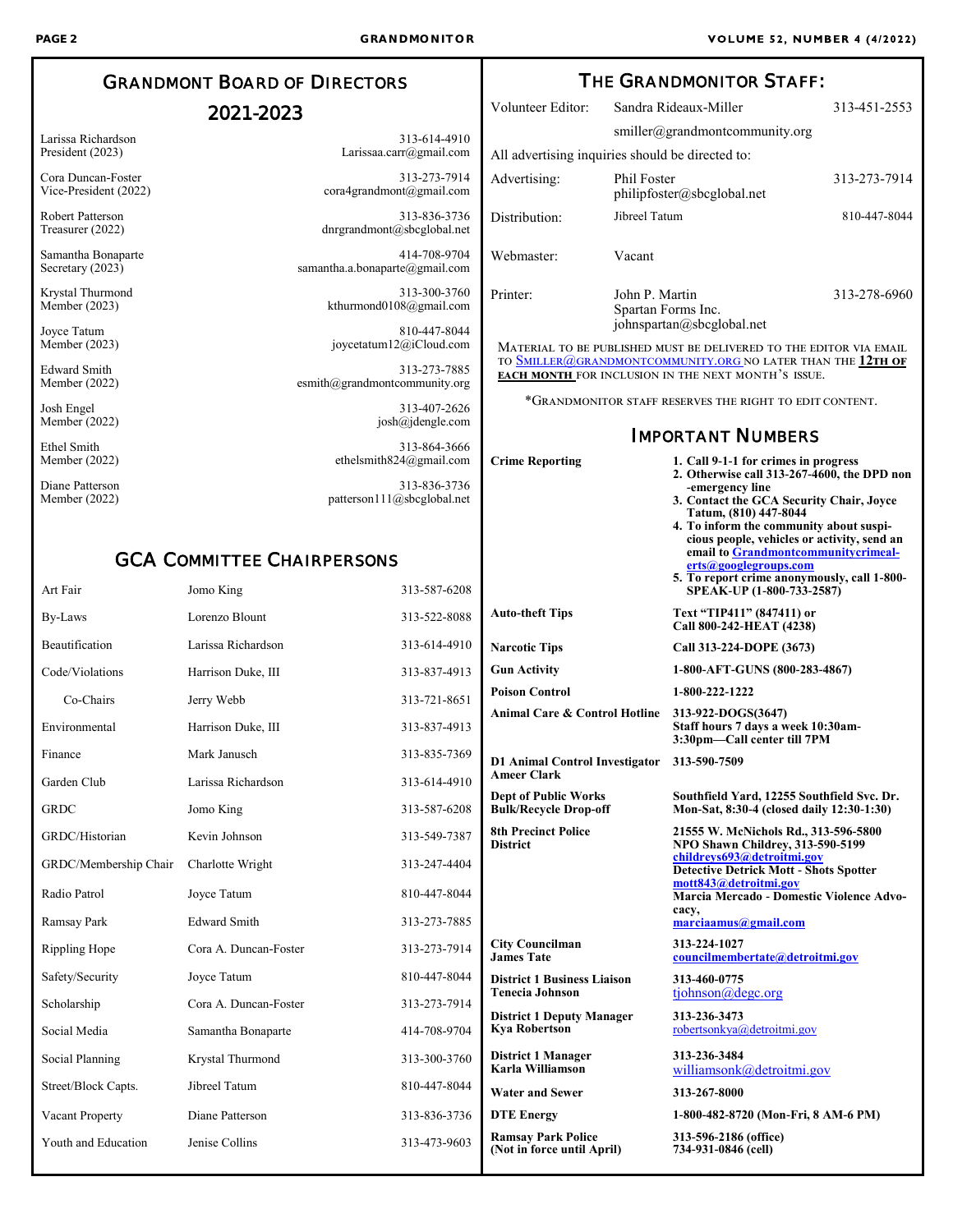| PAGE 3                                                                                                                                                                                                                                                                                                                                                                                                                                                                                                                                                                                                                                                                                                                                                                                                                                                                                                                                                                                                                                                                                                                                                                                                                                                                                                                                                                                                                                                                                                              | GRANDMONITOR                                                                                                                                                                |                                 | <b>VOLUME 52, NUMBER 4 (4/2022)</b>                                                                                                                                                                                                                         |                                                                                                                                                                                                                                                                                    |  |  |
|---------------------------------------------------------------------------------------------------------------------------------------------------------------------------------------------------------------------------------------------------------------------------------------------------------------------------------------------------------------------------------------------------------------------------------------------------------------------------------------------------------------------------------------------------------------------------------------------------------------------------------------------------------------------------------------------------------------------------------------------------------------------------------------------------------------------------------------------------------------------------------------------------------------------------------------------------------------------------------------------------------------------------------------------------------------------------------------------------------------------------------------------------------------------------------------------------------------------------------------------------------------------------------------------------------------------------------------------------------------------------------------------------------------------------------------------------------------------------------------------------------------------|-----------------------------------------------------------------------------------------------------------------------------------------------------------------------------|---------------------------------|-------------------------------------------------------------------------------------------------------------------------------------------------------------------------------------------------------------------------------------------------------------|------------------------------------------------------------------------------------------------------------------------------------------------------------------------------------------------------------------------------------------------------------------------------------|--|--|
| <b>Grandmont Community Meetings</b><br>- all are welcome -<br>Apr. 2<br>May 7<br>July 9<br>June 4                                                                                                                                                                                                                                                                                                                                                                                                                                                                                                                                                                                                                                                                                                                                                                                                                                                                                                                                                                                                                                                                                                                                                                                                                                                                                                                                                                                                                   |                                                                                                                                                                             | Mark Your<br>2022<br>Calendars! | Apr. 4<br>June 6                                                                                                                                                                                                                                            | <b>Grandmont Patrol Meetings</b><br>May 2<br>July 11                                                                                                                                                                                                                               |  |  |
| Meetings are held at 10 a.m. on the first Saturday of<br>the month, unless otherwise noted. Please check GCA<br>website or Facebook page for meeting location.                                                                                                                                                                                                                                                                                                                                                                                                                                                                                                                                                                                                                                                                                                                                                                                                                                                                                                                                                                                                                                                                                                                                                                                                                                                                                                                                                      |                                                                                                                                                                             | <b>Meetings</b>                 |                                                                                                                                                                                                                                                             | Meetings are held at 6 p.m. on the first Monday of the<br>month, unless otherwise noted via Zoom.                                                                                                                                                                                  |  |  |
| Grandmont Youth<br>& Education Meeting                                                                                                                                                                                                                                                                                                                                                                                                                                                                                                                                                                                                                                                                                                                                                                                                                                                                                                                                                                                                                                                                                                                                                                                                                                                                                                                                                                                                                                                                              |                                                                                                                                                                             | Yard Waste Collection           |                                                                                                                                                                                                                                                             | Beautification & Garden Club<br>Committee Meeting                                                                                                                                                                                                                                  |  |  |
| <b>Join Us!</b><br>For more information about being a part of the Youth<br>& Education Committee, please contact, Jenise Col-<br>lins, (313) 473-9603. Everyone is welcomed and en-<br>couraged to participate! Meetings are held at 10 a.m.<br>on the second Saturday of the month, unless otherwise<br>noted.                                                                                                                                                                                                                                                                                                                                                                                                                                                                                                                                                                                                                                                                                                                                                                                                                                                                                                                                                                                                                                                                                                                                                                                                     | <b>Yard Waste collection in Grandmont</b><br>will begin with our Friday, April 15th<br>collection of Bulk & Recycling and<br>every other week thereafter until<br>December. |                                 | Apr. 12<br>June 14                                                                                                                                                                                                                                          | May 10<br>July 12<br>Please join the Beautification & Garden Club Committee<br>at any of our upcoming meetings for 2022. Contact Laris-<br>sa@GrandmontCommunity.org for more information.                                                                                         |  |  |
|                                                                                                                                                                                                                                                                                                                                                                                                                                                                                                                                                                                                                                                                                                                                                                                                                                                                                                                                                                                                                                                                                                                                                                                                                                                                                                                                                                                                                                                                                                                     |                                                                                                                                                                             |                                 |                                                                                                                                                                                                                                                             |                                                                                                                                                                                                                                                                                    |  |  |
| <b>GCA BOARD MEETING</b>                                                                                                                                                                                                                                                                                                                                                                                                                                                                                                                                                                                                                                                                                                                                                                                                                                                                                                                                                                                                                                                                                                                                                                                                                                                                                                                                                                                                                                                                                            |                                                                                                                                                                             |                                 | <b>BEAUTIFICATION COMMITTEE</b>                                                                                                                                                                                                                             |                                                                                                                                                                                                                                                                                    |  |  |
| <b>March Meeting Recap!</b><br>Spring is on its way and our March meeting had many updates<br>from our committee chairs and board members.<br>Our Membership is at 103 households paid for 2022 so far!<br>Please continue to pay your dues to keep our community strong.<br>Our Vice President shared information about rental assistance or<br>eviction help. Rental Assistance: COVID Emergency Rental Assis-<br>tance (CERA) - https://www.michigan.gov/mshda/rental/cera/covid<br>-emergency-rental-assistance-cera or call (866) 313-2520. If you<br>are facing eviction, behind on your utilities or need the inter-<br>net. Get a lawyer and help with payment assistance. Call 866-313-<br>2520 or visit DetroitEvictionHelp.com.<br>Scholarship committee has at least one interested applicant for this<br>school year and would like to be able to provide scholarships for<br>two young people seeking higher education. Please consider giving<br>to the scholarship fund.<br>The Board voted to approve donating \$60 to North Rosedale Park's<br>Annual Easter Egg Hunt Event.<br>Save the dates for upcoming events:<br>· Saturday, April 9 10am-3pm: Clean Up in Ramsay Park<br>• Mid June Movie in the Park at Ramsay Park Co-Sponsored by<br><b>GRDC</b><br>• Annual Business Meeting and Dinner with Reading in the<br>Park: on Saturday, July 9, 2022!<br>Stay tuned for a Garden Tour this summer as well! All proceeds<br>from the event go to fund the scholarship for Grandmont Scholars. |                                                                                                                                                                             |                                 | AT ANY OF OUR UPCOMING MEETINGS FOR 2022<br>APRIL 12th<br>MAY 10th<br><b>JUNE 14th</b><br>July 12th<br>Join Zoom Meeting<br>https://us02web.zoom.us/j/82946606157?<br>pwd=clRNY0Z2cHlNK2p1SDNPNit0b2ZtUT09<br>Meeting ID: 829 4660 6157<br>Passcode: b244PA | <b>Grandmont</b><br>Beautification<br>& Garden Club<br><b>Committee Meeting</b><br>PLEASE JOIN THE BEAUTIFICATION & GARDEN CLUB COMMITTEE<br>MEETINGS ARE HELD THE SECOND TUESDAY OF THE MONTH @6pm<br>AUGUST 16th<br>SEPTEMBER 13th<br><b>OCTOBER 11th</b><br><b>NOVEMBER TBA</b> |  |  |
|                                                                                                                                                                                                                                                                                                                                                                                                                                                                                                                                                                                                                                                                                                                                                                                                                                                                                                                                                                                                                                                                                                                                                                                                                                                                                                                                                                                                                                                                                                                     | Samantha Bonaparte<br>GCA Board Member and Secretary                                                                                                                        |                                 | <b>FOR MORE INFORMATION</b><br>LARISSA@GRANDMONTCOMMUNITY.ORG                                                                                                                                                                                               |                                                                                                                                                                                                                                                                                    |  |  |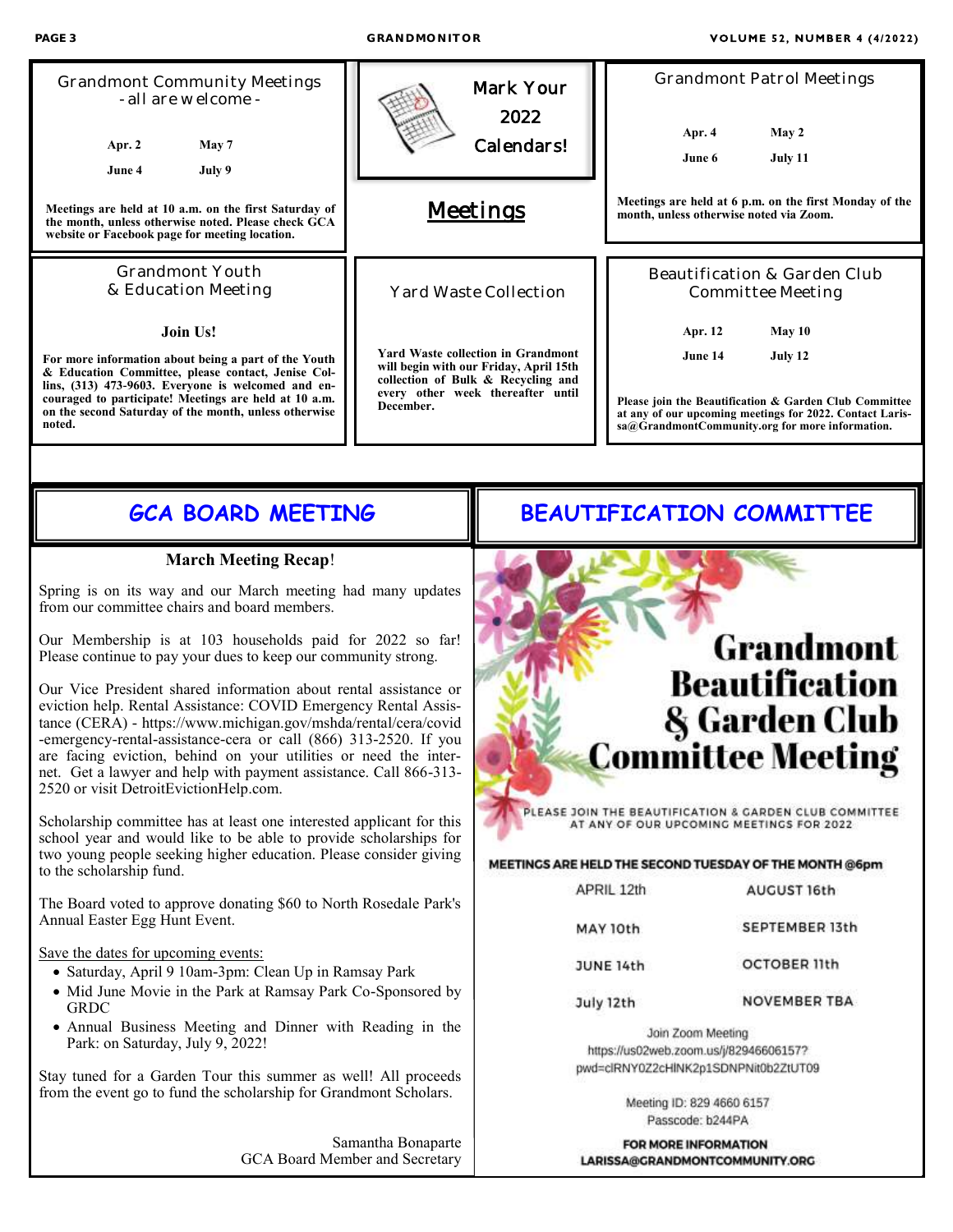### **CALL TO ACTION**

#### **No Asphalt Plant in Our Community!**

On Tuesday, May 17, 2022 the City of Detroit Board of Zoning Appeals (BZA) will be holding a hearing/ meeting at the Public Safety Headquarters (1301 3rd Ave, Detroit, MI 48226) to discuss the proposed asphalt plant. Please note, the maximum number of in person attendees is 25. BZA is accepting letters and the meeting will also be held via Zoom.

#### **FACT SHEET** regarding ASI's

**PROPOSED ASPHALT MILL** @ Southfield Rd & I-96, Detroit *Updated 02/24/22*

ASI JBE Holdings proposes to establish an asphalt mill at Southfield and I-96. We oppose this plan because heavy industrial uses like asphalt mills should not be located in our Detroit neighborhood or anybody's neighborhood. Period.

#### **Still important for residents to do:**

- Sign and share the neighbors' petition: [www.change.org/NoAsphaltMillforDetroit](http://www.change.org/NoAsphaltMillforDetroit)
- Communicate your opinion by sending an email to the BZA Director James Ribbron: [ribbronj@detroitmi.gov,](mailto:ribbronj@detroitmi.gov) Subject line: 12155 Southfield, or
- Use this online form: <https://app.smartsheet.com/b/form/f8a9187464f4464689094092a1952bc8>
	- The Case No is: SLU2021-00158
	- We do NOT support the appeal by ASI
	- In the Comment section, state why the proposed hot-mix asphalt plant at I-96 and Southfield area is a negative , etc, etc, etc.
- Participate in the next BZA hearing on ASI's appeal. On May 17th

#### • **Background**:

- Who and What: Proposal by ASI to develop asphalt mixing plant at 12155 Southfield (at I-96)
- The Detroit Planning and Development Dept recommended denial to BSEED
- BSEED denied permit on Nov 30, 2021, with ASI having right to appeal to BZA
- Rep. Stephanie Young hosted community press conference with local elected officials and residents supporting BSEED's denial
- ASI has not received any Permit to Install from EGLE, counter to some reports.

#### • **Community Concerns:**

- Impact on health from increased air pollution
- Impact on quality of life from noise pollution
- Deterioration of neighborhood quality of life due to increased traffic, exhaust emissions, and odors
- Lack of specifics from ASI on company environmental performance
- Lack of specifics from ASI on climate impact and ability to mitigate emissions
- Long term impact on property values of nearby neighborhood
- All impacts extend to a 2-mile radius of proposed site

#### • Community Rationale

- Proposal does not align with City's Master Plan designation of Light Industrial for the proposed site
- Proposal is not aligned with the City's Sustainability Action Agenda Goal 2: Improve air quality and reduce exposure to pollution
- General approval criteria specify a Conditional Use "must not deteriorate Public Health or Property Values"
- Detroit population already has significant rates of respiratory illness and asthma
- Detroit's senior and youth populations are particularly vulnerable to pollution

Larissa Richardson

--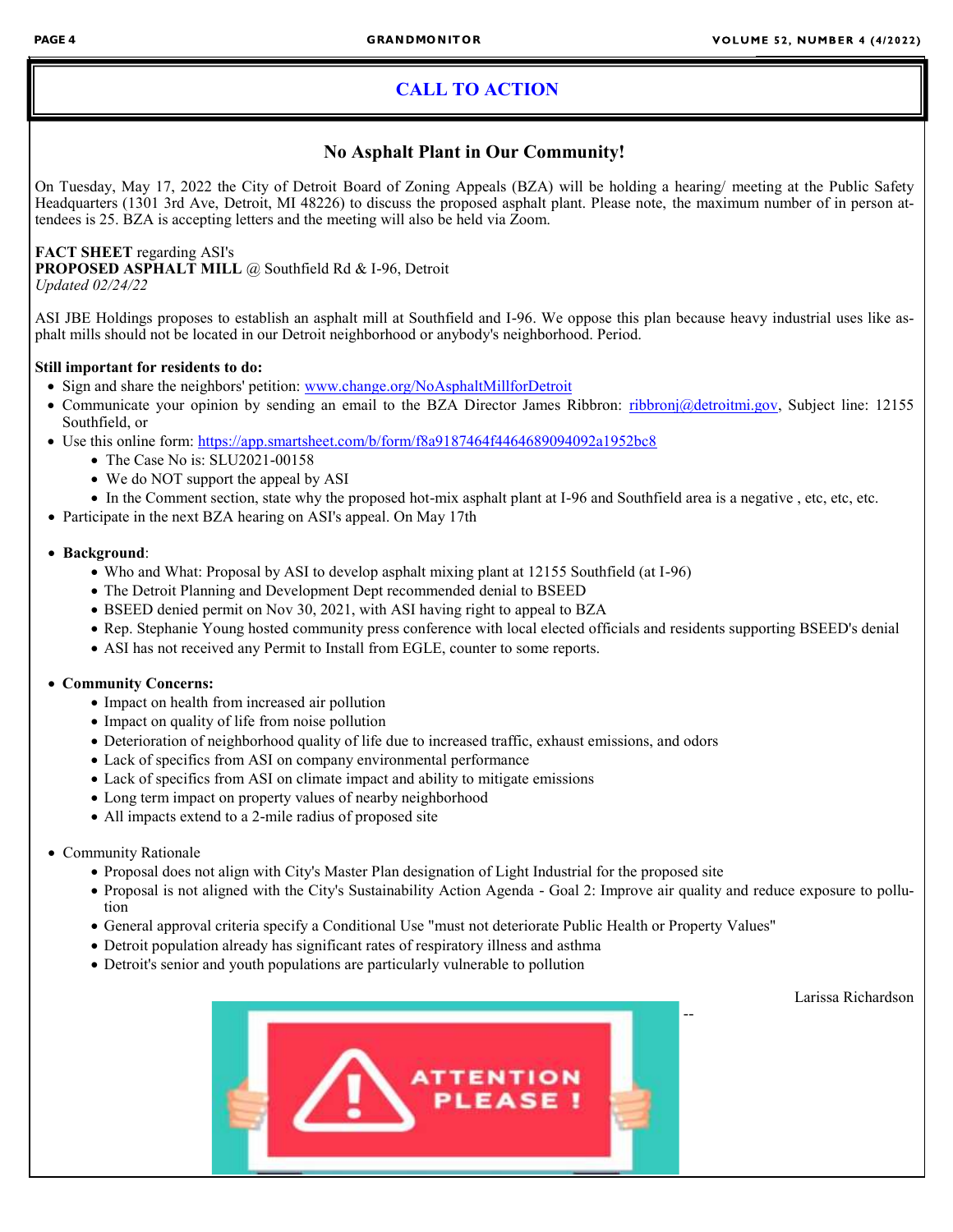#### **VACANT PROPERTY TASK FORCE/ENVIRONMENTAL**

Please keep watch over any vacant houses on your block. Milder weather can be an unwelcome invitation for vandalism, breaking & entering, squatting, and other dangerous situations - we need to be watchful! For your own safety, pay close attention to your surroundings. 911 should be called immediately if you see someone committing a crime or an illegal act. According to the police, if a crime is not reported, that crime didn't happen. Remember to contact our Radio Patrol and let neighbors know for everyone's security.

Know your neighbors, their addresses, and your cross streets - so that information can be readily given if needed. "Stay safe" is a phrase we've all used way before COVID changed our lives!

**Friendly Reminder** – Vehicles need to be parked on cement (not grass or lawns) - it's a city ordinance. We should all be proud to comply with this ordinance for the environment & for a more attractive neighborhood. You can already see the damage of unsightly telltale tire ruts on some lawns & corners within our community that seems to shout out: "I don't care and you don't matter." Please don't be that uncaring neighbor.

#### **BURIED TREASURE**

To look out the window and see green grass and upcoming spring flowers or budding trees: **A WELCOME SIGHT in Grandmont!**

A not so welcome sight - is the remains of what was once conveniently "swept under the carpet" (so to speak) by winter's snow… those newspapers or store circulars that you never received (perhaps even a *Grandmonitor*), beer, pop, water bottles, fast food wrappers or packaging, etc. – how unsightly and not the *welcome to the spring season* that our Grandmont community should anticipate.

With some quick action on your part (or your children's) all those "treasurer's" can be buried in their proper containers and we will all enjoy THAT WELCOME SIGHT… in our neighborhood.

As Mayor Duggan said in his State of the City speech last month, "Beauty not Blight" is our work in progress that we can all pitch in a bit to achieve. Let's work together to eliminate the litter in our community.

#### **WORTH REPEATING! ! !**

**There** are three types of people around here (in Grandmont):

- Those who MAKE things happen
- Those who WATCH what things happen, and
- Those who WONDER WHAT HAPPENED!

Diane Patterson Vacant Property Task Force Committee Chairperson

#### **COMMUNITY GARDEN**

You are invited to join us for the Community Garden's (Archdale just South of Grand River) - First Gathering:

A "meet and greet" and chat about the garden plans is planned for Saturday, April 16, 2022 at 10:00 am.

Please bring a chair if you have one. Plan on about an hour . We'll introduce each other, give a tour of the garden for new folks, and talk about plans for this year. If time and weather permit, we may start prepping some of the garden plots and even plant some of the transplants that we will have. ( Rain date: April 23)

Remember to dress appropriately. See you there!



#### **SCHOLARSHIP COMMITTEE**

The Committee is currently accepting scholarship applications through June 30, 2022. For an application or additional information, applicants should contact Cora A. Duncan-Foster, GCA Scholarship Chair, (313) 273-7914 or

[cora4grandmont@gmail.com.](mailto:cora4grandmont@gmail.com) 

As a reminder, this scholarship is only open to high school graduates residing in the Grandmont Community.

Cora A. Duncan-Foster GCA Scholarship Chair

### **STARTING A CAREER WITH THE WAYNE COUNTY SHERIFFS OFFICE HAS BEEN MADE SIMPLE!**

Scan the QR Code with the camera feature on your mobile device and simply answer a few questions about yourself. Or go to www.sheriffconnect.com/join



JOIN SHERIFF RAPHAEL WASHINGTON AND THE WAYNE COUNTY SHERIFFS OFFICE FOR AN EXCITING AND REWARDING CAREER WITH **COMPETITIVE PAY AND BENEFITS!** 

## IR FUTURE BEGINS I



#### **MUNCHIE'S WISDOM**



rom Alan Cohen's book entitled 'Are You As Happy As Your Dog', Cohen has gained a few life lessons! I decided to pull out another 'lesson' learned from him studying his dog, Munchie's attitude to see what Munchie was doing that he was missing.

Munchie's 'lesson' this time: '**LET THE LOVE IN**'

When Munchie gets tired during long walks, I pick him up and carry him for a while. The moment he is in my arms, he rolls onto his back and lets me bear him fully.

Harboring no guilt or unworthiness, he does not protest, "You really don't need to do this," or "I will carry you tomorrow." He just lays there and soaks it in.

Munchie knows he is worth the love he receives and he accepts it.

Submitted by K. Thurmond

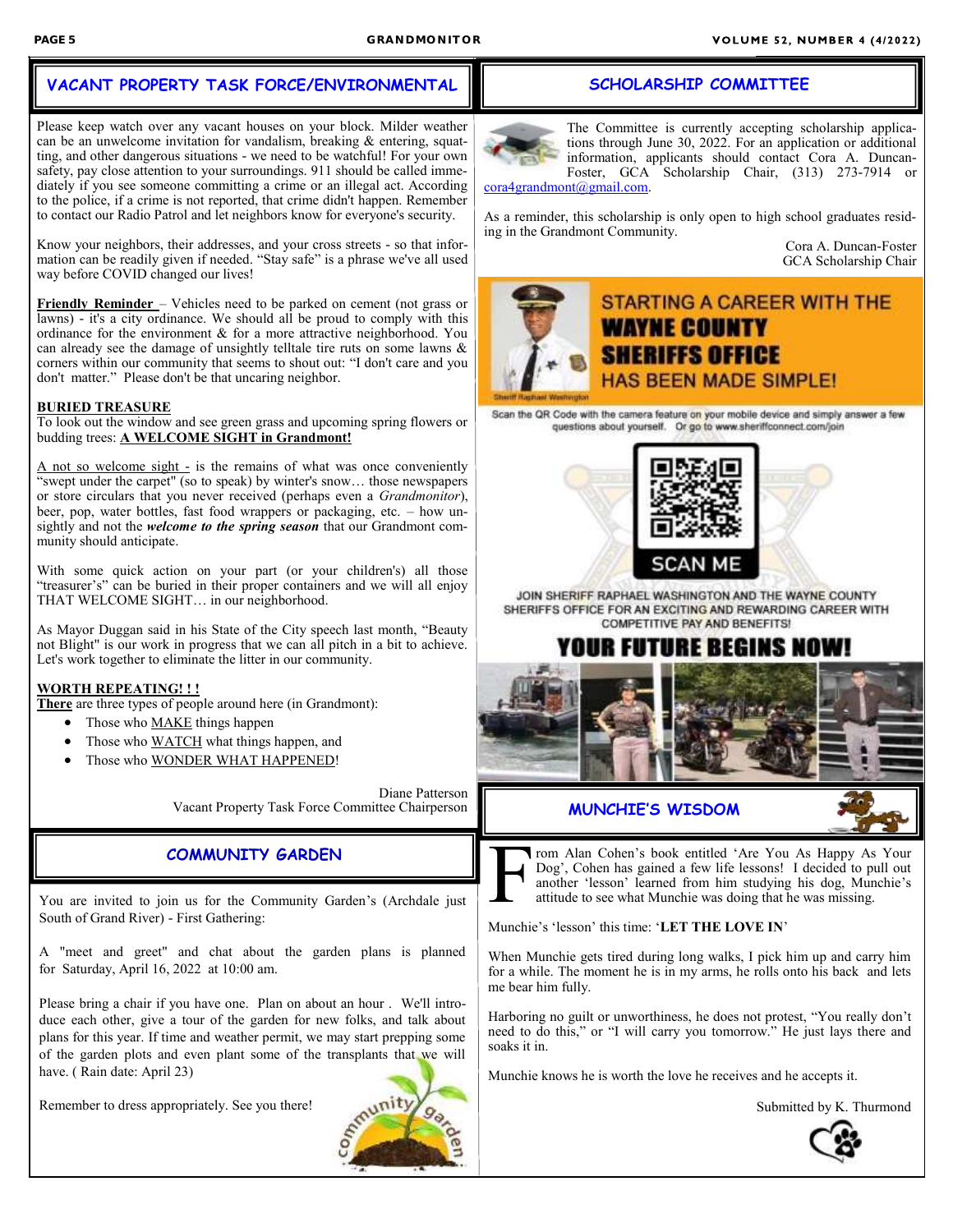# Grandmont Rosedale Easter Egg Hi

Sponsored By All 5 Grandmont Rosedale Neighborhoods: Rosedale, North Rosedale, Grandmont, Grandmont 1 & Minock Park

> **SATURDAY APRIL 16th, 2022**

> > 10am-12noon

## NORTH ROSEDALE PRRK COMMUNITY HOUSE

18445 SCARSDALE ST, DET, MI





Don't forget to bring your basket and camera for pictures with the Easter Bunny!

### **GRANDMONT-ROSEDALE HAPPENINGS HE ROSEDALE-GRANDMONT YOUTH SPORTS**



### **Register for the 29th Season of Rosedale Grandmont Baseball**

**Registration for the 29th season of [Rosedale Grandmont Base](https://grandmontrosedale.us8.list-manage.com/track/click?u=54e9c34bda9ad87da62d1aeb6&id=fc6ce64a91&e=e93ce55706)[ball](https://grandmontrosedale.us8.list-manage.com/track/click?u=54e9c34bda9ad87da62d1aeb6&id=fc6ce64a91&e=e93ce55706) is open! Boys and girls from 3 - 16 are welcome.** Players need not be Grandmont Rosedale residents. **To register for this recreational, wonderful league of dedicated coaches, parents, and players, click [HERE.](https://grandmontrosedale.us8.list-manage.com/track/click?u=54e9c34bda9ad87da62d1aeb6&id=2ed7b8eaf1&e=e93ce55706)**

**The league is also looking for businesses to sponsor the teams.** If



ROSEDALE SOCCER LEAGUE IS A CO-ED RECREATIONAL **SOCCER LEAGUE FOR KIDS AGES 4 - 18** 

> **SEASON BEGINS AUGUST 13, 2022 SEASON ENDS OCTOBER 8, 2022**

**GAMES ARE PLAYED ON SATURDAYS** AT NORTH ROSEDALE PARK **18445 SCARSDALE STREET DETROIT, MI 48223** 

To Register and for additional information please visit our website at www.rosedalesoccerleague.org

Contact Stacie Harris at 313-405-3314 for additional information.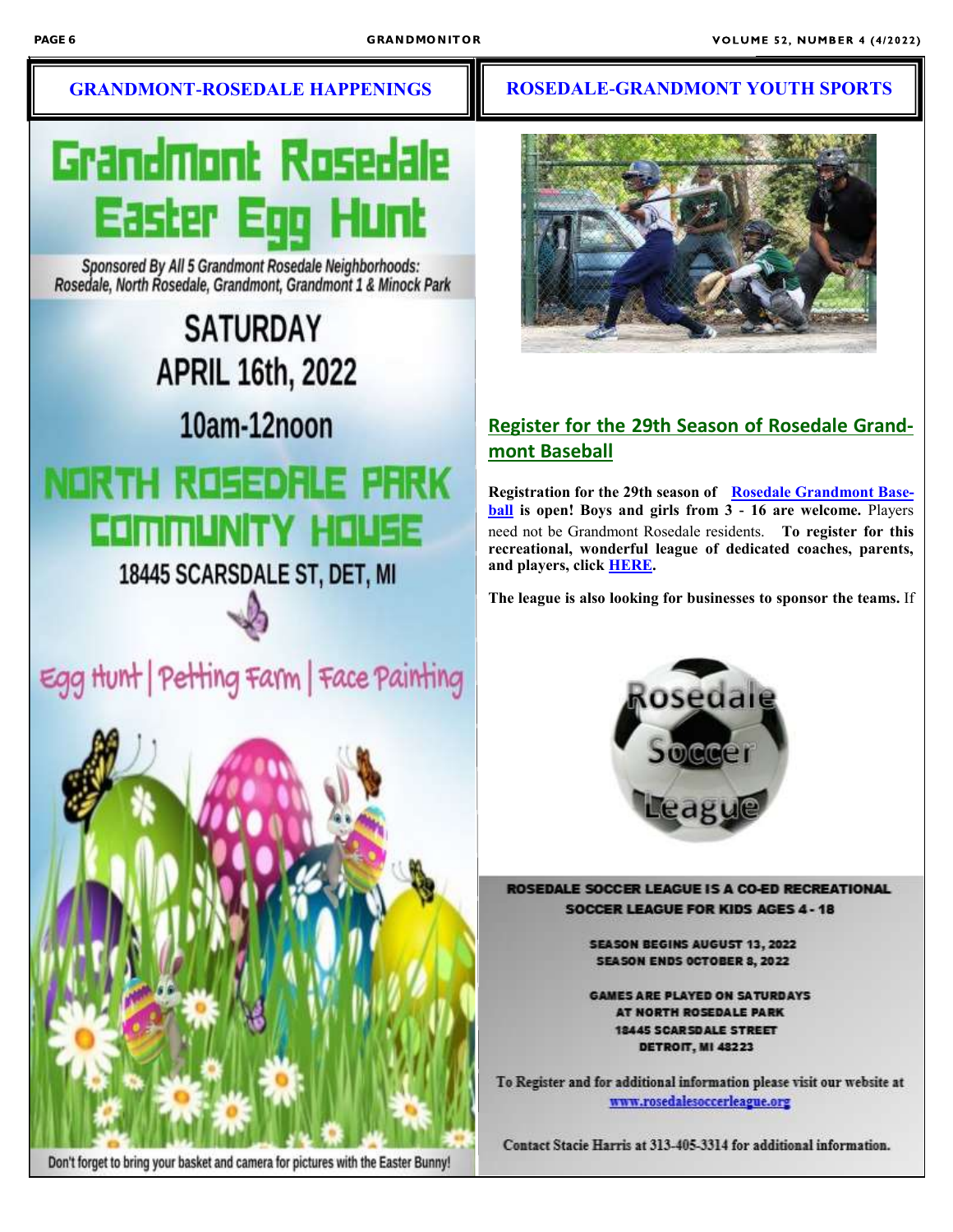## **FREE TAX ASSISTANCE PROVIDED BY ACCOUNTING AID SOCIETY!**

Hi, - My name is Leslie Malcolmson and I live in Midtown/Cass Corridor. I am involved in the Midtown Alliance and the 3rd Precinct Police/Community Relations Council. I have volunteered with the Accounting Aid Society for 37 years and am currently a volunteer at a site in River Rouge.

Since our founding, our services have returned over \$455 million in tax refunds to individuals and small businesses in Wayne, Oakland, Macomb and Livingston counties. As a result, we've received:

- The Michigan Governor's Service Award for Outstanding Volunteer Program
- Named a Neighborhood Builder by Bank of America
- Crain's Best-Managed Nonprofit in both 2008 and 2020

Families and individuals with incomes up to \$57,000 may be eligible for free tax help. Accounting Aid Society is currently scheduling appointments for 2021 tax returns only – no prior years. Appointments are required and we are not able to assist walk-ins due to the current COVID-19 environment. Schedule your appointment by going online ([https://accountingaidsociety.org/taxpayers/\)](https://accountingaidsociety.org/taxpayers/) or by calling (313) 556-1920.

#### Important Points:

- We will e-file...if you do Direct Deposit, you get your refund in 2-3 weeks or less (IRS is running slow due to COVID-19).
- Michigan has two credit programs Heat Credit and Property Tax Credit
	- You don't need to work if you have other income (example: Social Security, SSI, Unemployment, Veterans Pension) you may be eligible
	- If you rent, you may get these credits
	- Heat can be included in your rent
	- Heat bill can be in someone else's name
	- Credit is reduced or eliminated if you live in service fee housing or tax exempt housing we can help you decide if you are eligible
	- Heat credits may come as an Energy Draft which is applied to your heat bill. Some clients cannot use this we can help them get a check
- Third Economic Impact Payment (EIP) \$1,400 Stimulus Check in February or March 2021 If you did not get the payment, we can help you apply for it.
	- Payment is based on the latest processed return for either 2020 or 2019
	- Plus up to \$1,400 for each qualifying dependent
- Earned Income Tax Credit (EITC)
	- must have earned income (a job)
	- do not need to have children
	- People ages 19-24 and 65 and older who work are now newly eligible for the EITC, even if they don't usually file taxes.
- $\checkmark$  Child Tax Credit The American Rescue Plan Act (ARPA) of 2021 expands the Child Tax Credit (CTC) for 2021 only
	- Eligible taxpayers may have received part of their credit in 2021- if so, bring the IRS letter(s)
	- For tax year 2021- up to \$3,000 per qualifying child between the ages of 6 and 17 at the end of 2021.
	- They will receive \$3,600 per qualifying child under age 6 at the end of 2021
- Credit for Other Dependents
	- \$500 credit for other dependents who do not qualify for the child tax credit, such as:
		- children who are age 18 and above
		- dependents with other relationships (such as elderly parents)
		- children who do not have a valid SSN
	- An eligible educator is allowed to deduct up to \$250 (Single) or \$500 (Married Filing Joint if both spouses are eligible educators)
		- There are rules we can help you decide if you are eligible
- Charitable Contributions Individual maximum is \$300, married couples filing a joint return may deduct up to \$600
	- There are rules we can help you decide if you are eligible
	- No longer require Itemized Deductions
- There are 2 ways education expenses can affect a tax return:
	- Some scholarship/grants are taxable income
		- We can help you decide if they should be reported as taxable income
	- Tax credit
		- American Opportunity Credit (max \$2,500)
		- Lifetime Learning Credit (max is \$2,000)
- If you pay for child care so that you can work there is a refundable credit for Child and Dependent Care Expenses
	- In 2021, for the first time, the credit is fully refundable
	- We can help you decide if you are eligible

Submitted by Cora Duncan-Foster

 $\overline{a}$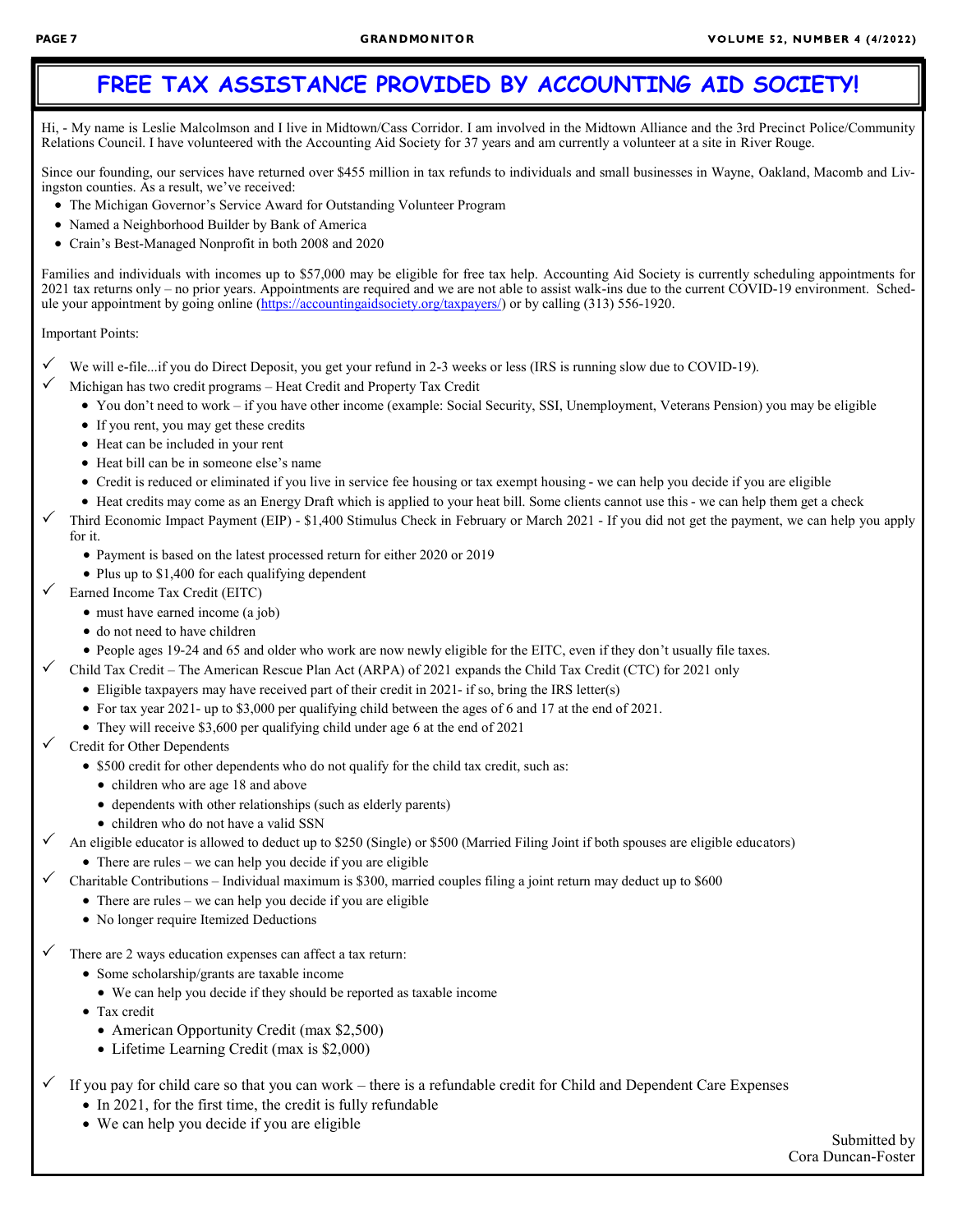|                                                                        |                                                                | Grandmont Community Association                                                                                                                                                                                                                                                                         |           |                                                     |  |                      |                                       | <b>Grandmont Community Association</b>                                                                                                                                                            |  |
|------------------------------------------------------------------------|----------------------------------------------------------------|---------------------------------------------------------------------------------------------------------------------------------------------------------------------------------------------------------------------------------------------------------------------------------------------------------|-----------|-----------------------------------------------------|--|----------------------|---------------------------------------|---------------------------------------------------------------------------------------------------------------------------------------------------------------------------------------------------|--|
|                                                                        |                                                                | <b>MEMBERSHIP APPLICATION</b>                                                                                                                                                                                                                                                                           |           |                                                     |  |                      |                                       | <b>Grandmonitor Advertising Request Form</b>                                                                                                                                                      |  |
|                                                                        |                                                                | (INCLUDES STREET SNOW REMOVAL, NEWSLETTER, SCHOLARSHIPS, COMMITTEES, EVENTS, LOBBYING, ETC.)                                                                                                                                                                                                            |           |                                                     |  |                      |                                       |                                                                                                                                                                                                   |  |
| NAME(S):<br><u> 1989 - Johann Barbara, martxa alemaniar populari (</u> |                                                                |                                                                                                                                                                                                                                                                                                         |           | <b>Business Information</b>                         |  |                      |                                       | Date of Application:                                                                                                                                                                              |  |
|                                                                        |                                                                |                                                                                                                                                                                                                                                                                                         |           |                                                     |  |                      |                                       |                                                                                                                                                                                                   |  |
|                                                                        |                                                                |                                                                                                                                                                                                                                                                                                         |           |                                                     |  |                      |                                       | Day Phone: ______________________________Cell Phone: ____________________________<br>E-mail: Website:                                                                                             |  |
|                                                                        |                                                                | PHONE(S):                                                                                                                                                                                                                                                                                               |           | Ad Size (Circle one)                                |  |                      | 2-Month Quarterly                     | All ads are applicable to advance payment in full. (Circle payment below).<br>Yearly Subscription                                                                                                 |  |
|                                                                        |                                                                |                                                                                                                                                                                                                                                                                                         |           | Full page<br>Half page                              |  | \$170.00<br>\$105.00 | \$325.00<br>\$210.00                  | \$960.00<br>\$620.00<br>\$270.00                                                                                                                                                                  |  |
|                                                                        |                                                                | PLEASE ADD MY EMAIL ADDRESS TO THE FOLLOWING COMMUNITY RESOURCES:                                                                                                                                                                                                                                       |           | Quarter page<br>Eighth page (business card size)    |  | \$70.00<br>\$35.00   | \$135.00<br>\$65.00                   | \$190.00                                                                                                                                                                                          |  |
|                                                                        |                                                                | GRANDMONT INFORMATION NETWORK GRANDMONT CRIME ALERT                                                                                                                                                                                                                                                     |           | Event Ad's (dated)<br>one month                     |  | \$140.00<br>(full)   | \$80.00<br>(half)                     | \$40.00 / \$25.00<br>(quarter) / (eighth)                                                                                                                                                         |  |
|                                                                        | NUMBER OF ADULTS IN HOUSEHOLD                                  |                                                                                                                                                                                                                                                                                                         |           | Office Use Only:<br>Date Rec'd:                     |  |                      | Check * Amount Amount                 |                                                                                                                                                                                                   |  |
|                                                                        |                                                                |                                                                                                                                                                                                                                                                                                         |           | <b>AD Size:</b>                                     |  |                      | <b>Subscription Plan:</b>             | Cost:                                                                                                                                                                                             |  |
|                                                                        | MEMBERSHIP YEAR(S) BEING PAID:                                 |                                                                                                                                                                                                                                                                                                         |           |                                                     |  |                      | <b>Submit Ad Request Form:</b>        |                                                                                                                                                                                                   |  |
|                                                                        | 2021                                                           | 2023                                                                                                                                                                                                                                                                                                    |           |                                                     |  |                      |                                       | Please submit your ad by one of the following methods below:                                                                                                                                      |  |
|                                                                        | 2022                                                           | 2024                                                                                                                                                                                                                                                                                                    |           |                                                     |  |                      | * Fax or phone: 313-273-7914          | * E-mail: philipfoster@sbcglobal.net                                                                                                                                                              |  |
|                                                                        |                                                                | ADDITIONAL DONATION \$                                                                                                                                                                                                                                                                                  |           |                                                     |  |                      | Philip Foster, Ad Manager             |                                                                                                                                                                                                   |  |
|                                                                        |                                                                | Please mail with check or money order for \$30. <sup>00</sup> per year                                                                                                                                                                                                                                  |           |                                                     |  |                      |                                       | All new ads must be submitted by the 12 <sup>th</sup> of each month prior to publication.                                                                                                         |  |
|                                                                        |                                                                | (\$15.00 for Southfield & Longacre Apartments) to:                                                                                                                                                                                                                                                      |           |                                                     |  |                      |                                       | ** Note: Please make checks payable to Grandmont Community Association.                                                                                                                           |  |
|                                                                        |                                                                | "GRANDMONT COMMUNITY ASSOCIATION" OR "G.C.A."                                                                                                                                                                                                                                                           |           |                                                     |  |                      |                                       |                                                                                                                                                                                                   |  |
|                                                                        | P.O. Box 27790 Detroit, MI 48227                               |                                                                                                                                                                                                                                                                                                         |           |                                                     |  |                      |                                       | <b>XTERTE 361</b>                                                                                                                                                                                 |  |
|                                                                        |                                                                | AM INTERESTED IN JOINING THE FOLLOWING GCA COMMITTEES:                                                                                                                                                                                                                                                  |           |                                                     |  |                      |                                       |                                                                                                                                                                                                   |  |
|                                                                        |                                                                |                                                                                                                                                                                                                                                                                                         |           |                                                     |  |                      |                                       |                                                                                                                                                                                                   |  |
|                                                                        |                                                                | (COMMITTEE CONTACT INFORMATION ON PAGE 2 OF GRANDMONTIOR)                                                                                                                                                                                                                                               |           |                                                     |  |                      |                                       | Be Safe. Know when there's an emergency impacting                                                                                                                                                 |  |
|                                                                        | Arts & Craft Fair                                              | Nominations                                                                                                                                                                                                                                                                                             |           |                                                     |  | vour area.           |                                       |                                                                                                                                                                                                   |  |
|                                                                        | Beautification                                                 | Ramsay Park                                                                                                                                                                                                                                                                                             |           |                                                     |  |                      |                                       |                                                                                                                                                                                                   |  |
|                                                                        | By-Laws                                                        | Safety Security                                                                                                                                                                                                                                                                                         |           |                                                     |  |                      |                                       | Would you like to receive timely emergency notifications pertaining                                                                                                                               |  |
|                                                                        | Education & Youth                                              | Scholarship                                                                                                                                                                                                                                                                                             |           |                                                     |  |                      |                                       | to the city of Detroit? Detroit has a new notification system called<br>Detroit Alerts 365, which sends Detroit-specific emergency notifi-                                                        |  |
|                                                                        | Environmental                                                  | Social Planning                                                                                                                                                                                                                                                                                         |           |                                                     |  |                      |                                       | cations through the CodeRED emergency notification system-a                                                                                                                                       |  |
|                                                                        | Finance                                                        | Street & Block Captains                                                                                                                                                                                                                                                                                 |           |                                                     |  |                      |                                       | system used by emergency services teams and municipalities na-                                                                                                                                    |  |
|                                                                        | Membership                                                     | Web Site                                                                                                                                                                                                                                                                                                |           |                                                     |  |                      |                                       | tionwide. This free system enables you to choose how you would                                                                                                                                    |  |
|                                                                        | Grandmont Radio Patrol                                         | Vacant Property Task Force                                                                                                                                                                                                                                                                              |           |                                                     |  |                      |                                       | like to receive alerts--via telephone, text message, and/or email.                                                                                                                                |  |
|                                                                        | <b>GRANDMONITOR</b> Newsletter                                 |                                                                                                                                                                                                                                                                                                         |           |                                                     |  |                      | <b>Benefits of Detroit Alerts 365</b> |                                                                                                                                                                                                   |  |
|                                                                        | PAY YOUR DUES ONLINE WITH PAYPAL:                              | Go to https://www.grandmontcommunity.org/committees/membership.html.                                                                                                                                                                                                                                    |           | information.                                        |  |                      |                                       | There are several benefits to enrolling in Detroit Alerts 365. During<br>a crisis, real-time updates can provide life-saving instructions and                                                     |  |
|                                                                        | **Please note there is a \$2.00 convenience fee to pay online. | Pay for current, past or future memberships using Discover, Visa, Mastercard, or<br>American Express through PayPal. The shopping cart will open in a separate window.                                                                                                                                  | $\bullet$ |                                                     |  |                      |                                       | Notifications are on the go with you. You can receive important<br>alerts and non-emergency notifications, based on your ad-                                                                      |  |
|                                                                        | If you wish to pay for multiple years, please:                 |                                                                                                                                                                                                                                                                                                         | $\bullet$ |                                                     |  |                      |                                       | dress directly to your cell phone, home phone, text, or email.<br>You will receive notifications targeted to residents in a specific                                                              |  |
|                                                                        |                                                                | Dues Year                                                                                                                                                                                                                                                                                               |           | area experiencing emergency conditions.             |  |                      |                                       |                                                                                                                                                                                                   |  |
|                                                                        | Select the Year from the drop-down menu                        | 2021 \$30.00 USD                                                                                                                                                                                                                                                                                        | $\bullet$ | Your personal data is secure in the CodeRED system. |  |                      |                                       |                                                                                                                                                                                                   |  |
|                                                                        | <b>Click Add to Cart</b>                                       |                                                                                                                                                                                                                                                                                                         |           |                                                     |  |                      |                                       |                                                                                                                                                                                                   |  |
|                                                                        | address in the details line.                                   | 2. Add additional information regarding the order in the text box, e.g.:<br>someone else is paying for your membership with their PayPal account or<br>credit card. The person paying will need to enter your name and your<br>3. When you have finished adding the years, click View Cart to go to the |           | emergency messages based on their current location. |  |                      |                                       | Visit the CodeRED website (https://public.coderedweb.com/CNE/<br>en-US/BF4C7F0A3951) to register. In addition, residents are en-<br>couraged to download the CodeRED Mobile Alert App to received |  |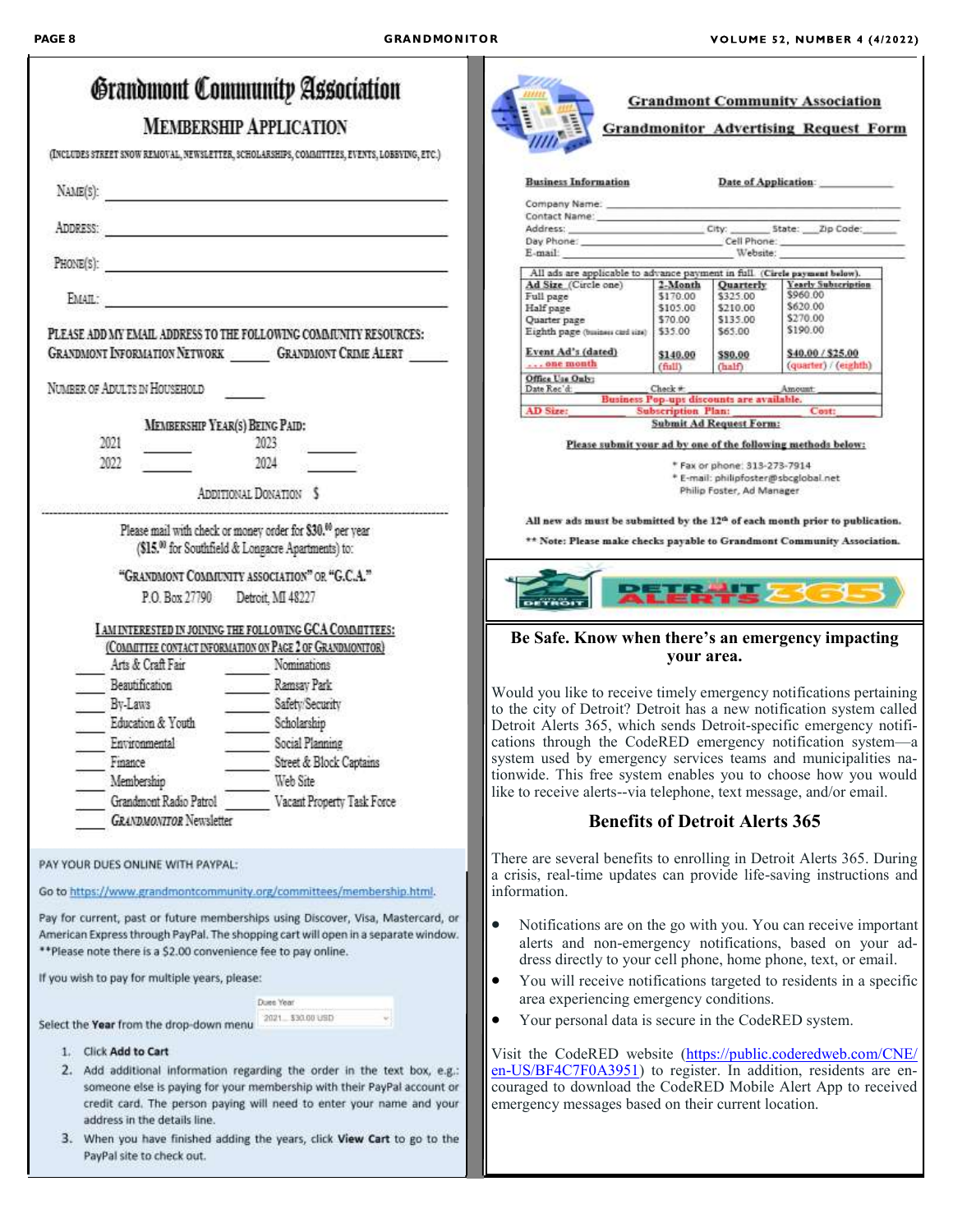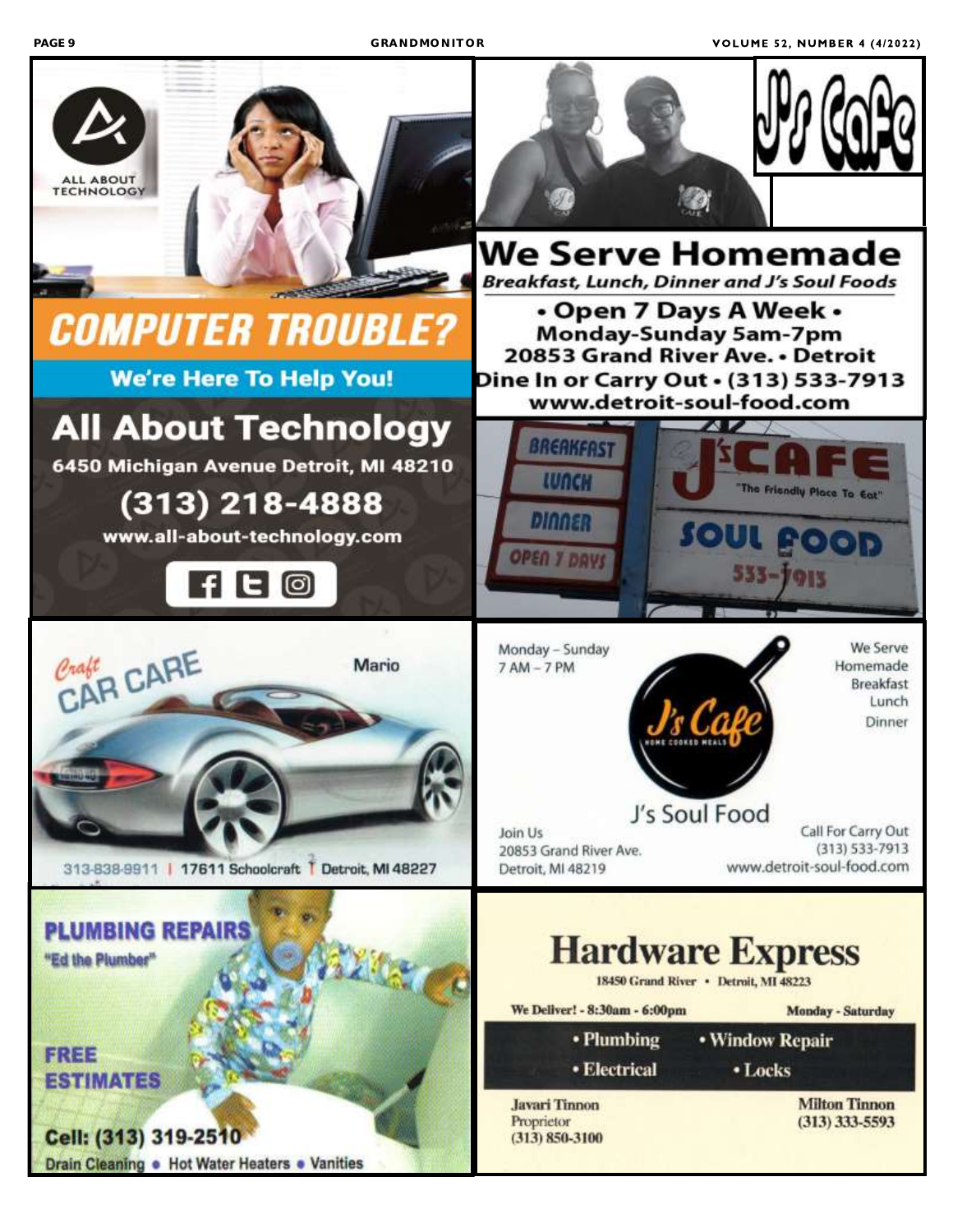

## **The Company of David Heating & Cooling**

Licensed and Insured  $|\star \star \star \star \star \star$ 

Call (313) 461-3369 | Ask for Chris!

"You have been referred!!" [catellis8858@gmail.com](mailto:catellis8858@gmail.com)

**16230 Northlawn Detroit MI 48221**

## **Jerry's Services**

A Business that CARES about their Workmanship





John E Cash Ins Agency Inc John Cash, Agent 19203 Grand River Avenue Detroit, MI 48223 Bus: 313-537-1200

1706814

I get it. Your home and car are more than just things. They're where you make your memories and they deserve the right protection. It's why I'm here. **LET'S TALK TODAY.** 



**D&E** 

to me.

**They matter** 

State Farm Mutual Automobile Insurance Company State Farm Fire and Casualty Company Bloomington, IL

## Brother's Handyman Service

Painting (Interior & Exterior), Drywall, Floor Tile, Roofing (Commercial & Residential), Landscaping, Garage Removal, Snow Removal, Carpentry, Plumbing, Cement Glass Blocks, Hot Water Tanks

## Contractor: Kevin Jackson: (313) 588-3873



PROJECT GREEN LIGHT

18551 Grand River Ave. Detroit, MI 48223

> Tel: 313-838-2754 Fax: 313-835-7744

email us: royalfreshmarket313@gmail.com visit our website www.royalfreshmarketdetroit.com